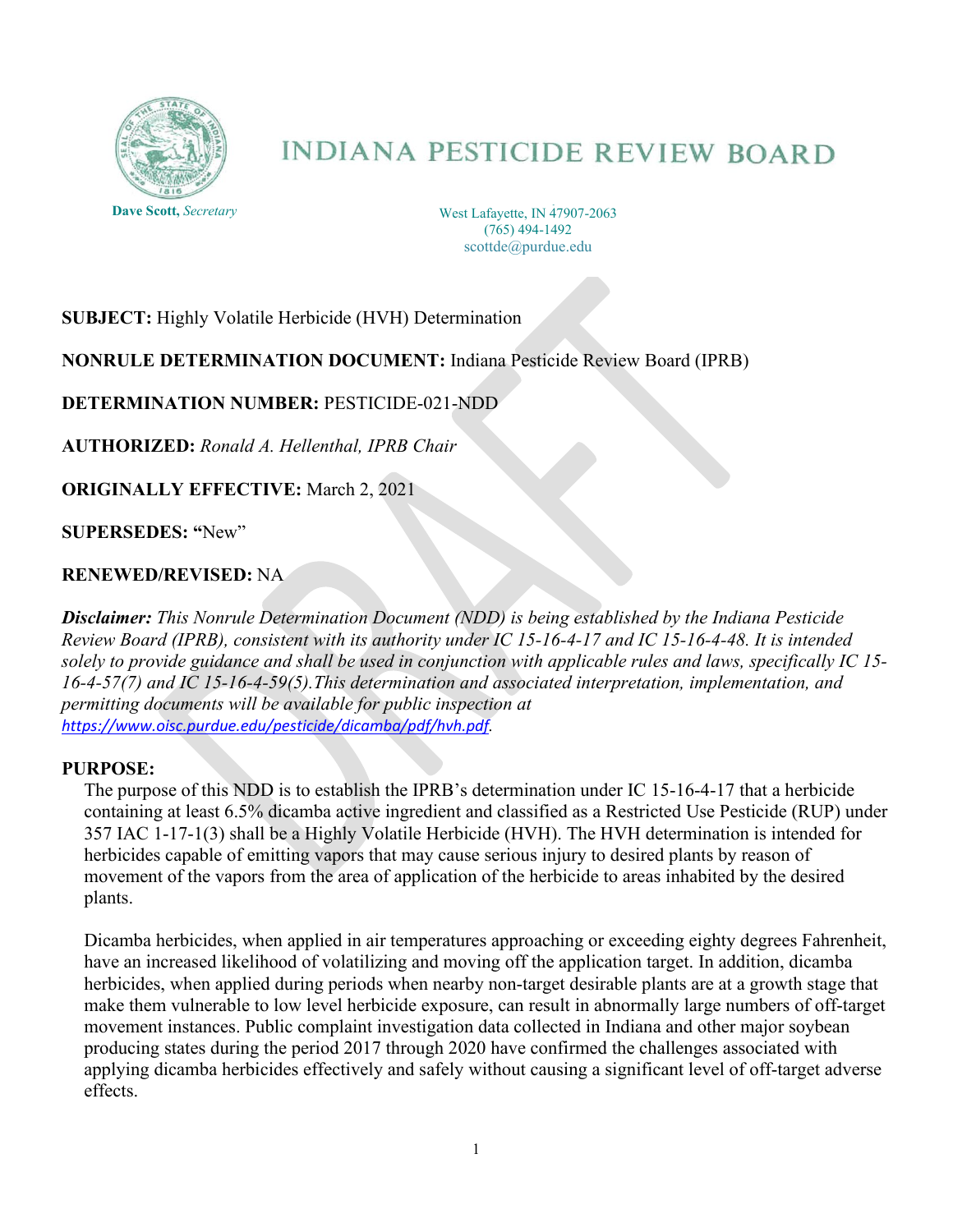The IPRB intends, with this determination and with provisions established in IC 15-16-4-57(7) and IC 15- 16-4-59(5), to significantly reduce the incidence of off-target movement of dicamba HVHs to protect sensitive non-target plants. Specifically, the IPRB intends to:

- 1. Prohibit the sale or distribution of dicamba HVHs to an end user in Indiana, except on written permission provided by the Office of Indiana State Chemist (OISC);
- 2. Prohibit the application of dicamba HVHs in Indiana, except on written permission provided by the OISC; and
- 3. Advise the OISC to provide written permission to apply dicamba HVHs only during the periods up to and including June  $20<sup>th</sup>$  and after August  $31<sup>st</sup>$  of each calendar year.

## **SCOPE:**

This NDD and associated written permission from the OISC to sell and distribute dicamba HVHs shall be issued only to Registered Restricted Use Pesticide Dealers (IC 15-16-5-57). The written permission required from the OISC shall be issued through a Dicamba HVH General Permit for Sale or Distribution. All dealers registered with OISC shall be eligible for and covered by the general permit, without additional application or prenotification to OISC. Standard RUP sale, distribution, and recordkeeping requirements under 355 IAC 4-4-3 shall apply to HVHs.

This NDD and associated written permission from OISC to apply dicamba HVHs prior to June 20<sup>th</sup> and after September 1<sup>st</sup> shall be issued only to licensed category 1(agricultural pest management) commercial applicators (IC 15-16-5-7) and private applicators (IC 15-16-5-30). The written permission required from the OISC shall be issued through a Dicamba HVH General Permit for Application. All commercial and private applicators licensed with OISC shall be eligible for and covered by the general permit without additional application or prenotification to OISC. Standard RUP application and recordkeeping requirements under 355 IAC 4-4-1 and 1.5 shall apply to HVHs.

#### **SUMMARY:**

Implementing the dicamba HVH determination and the associated OISC dealer and applicator written permission procedures will result in an anticipated 50% reduction in dicamba herbicide off-target movement incidents in Indiana. Reasonable management of dicamba herbicides through this determination will allow for the benefits of continued use of these valuable agricultural weed control tools, while providing a level of protection to off-target environments.

#### **DEFINITIONS:**

- **1. "Dicamba Highly Volatile Herbicide (HVH)"** means any herbicide containing and least 6.5% dicamba active ingredient that is also classified as a Restricted Use Pesticide (RUP) by the Indiana Pesticide Review Board or the U.S. EPA. A current listing of HVHs is available at [https://www.oisc.purdue.edu/pesticide/pdf/dicamba\\_rups\\_073120.pdf](https://www.oisc.purdue.edu/pesticide/pdf/dicamba_rups_073120.pdf).
- **2. "Dicamba Highly Volatile Herbicide General Permit for Application"** means the general written permission provided by the Office of Indiana State Chemist (OISC) for the application of a dicamba Highly Volatile Herbicide. The general permit shall cover all category category1(agricultural pest management) applicators and all private applicators licensed by OISC for the application of a dicamba Highly Volatile Herbicide. Coverage under the general permit does not require individual application to OISC.